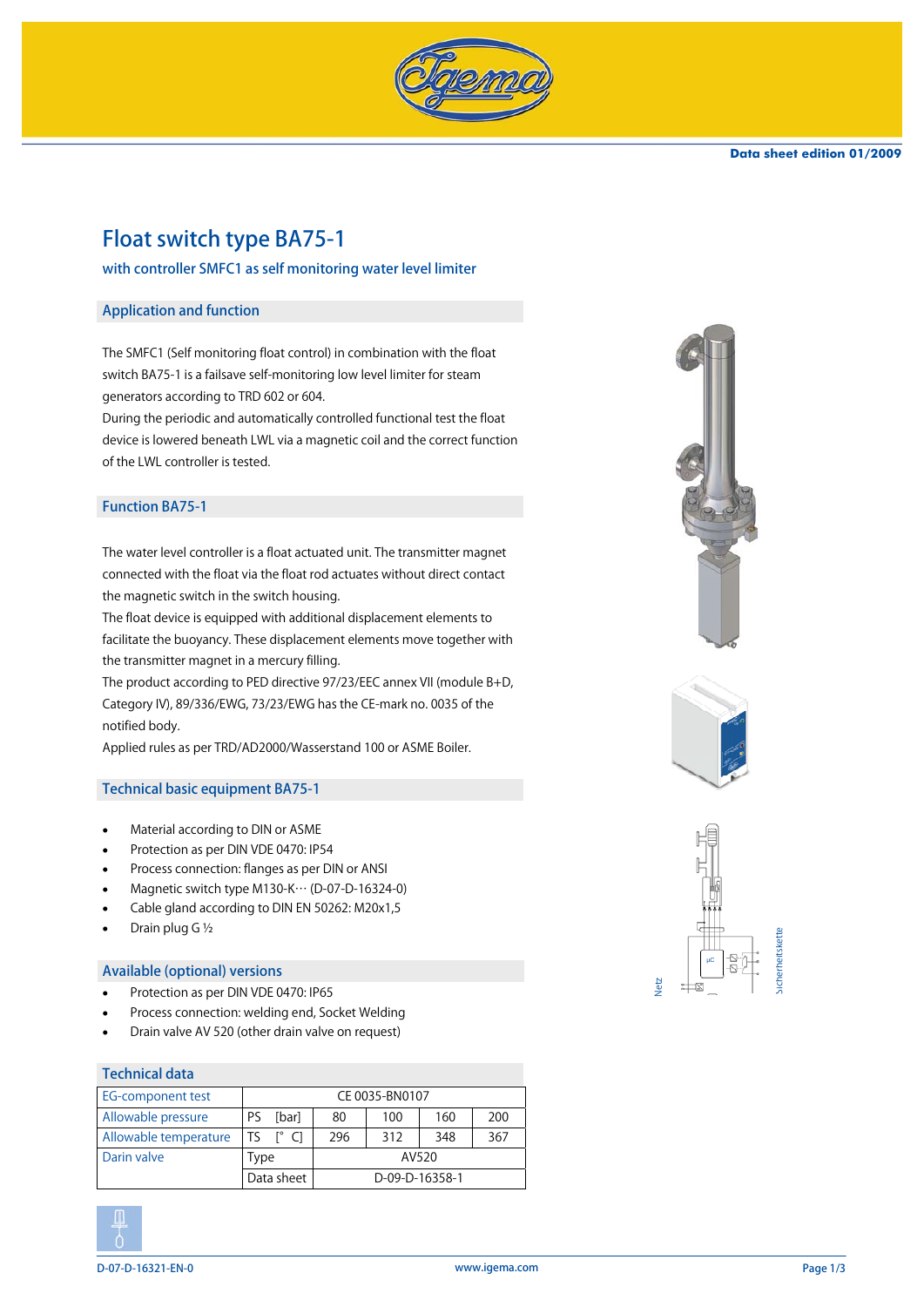

## Dimensions

- The component mark is only valid if shutoff valves are installed between process connection and boiler studs. A drain valve is also required
- The level switches contains mercury. For this reason, the level switches are not suitable for use on boiler plants, where the steam comes directly in contact to foods or similar, or where the steam is used on air conditioning for humidifying

| PS [bar] | $A1$ [mm] | $A2$ [mm] | G [mm] | $Z$ [mm] |
|----------|-----------|-----------|--------|----------|
| 80       | 152       |           | 715    | $D+1040$ |
| 100      |           | 165       | 765    | $D+1105$ |
| 160      | 177       |           | 780    | $D+1180$ |
| 200      | 213       |           | 820    | $D+1300$ |

| Magnetic switch M130-K nach VDE 0660 |        |  |  |  |
|--------------------------------------|--------|--|--|--|
| Power                                | 400W   |  |  |  |
| Magnetic coil Supply voltage         | 230Vdc |  |  |  |
| Current consumption                  | 2.6VA  |  |  |  |
|                                      |        |  |  |  |





# Process connection

Socket Welding



Welding end